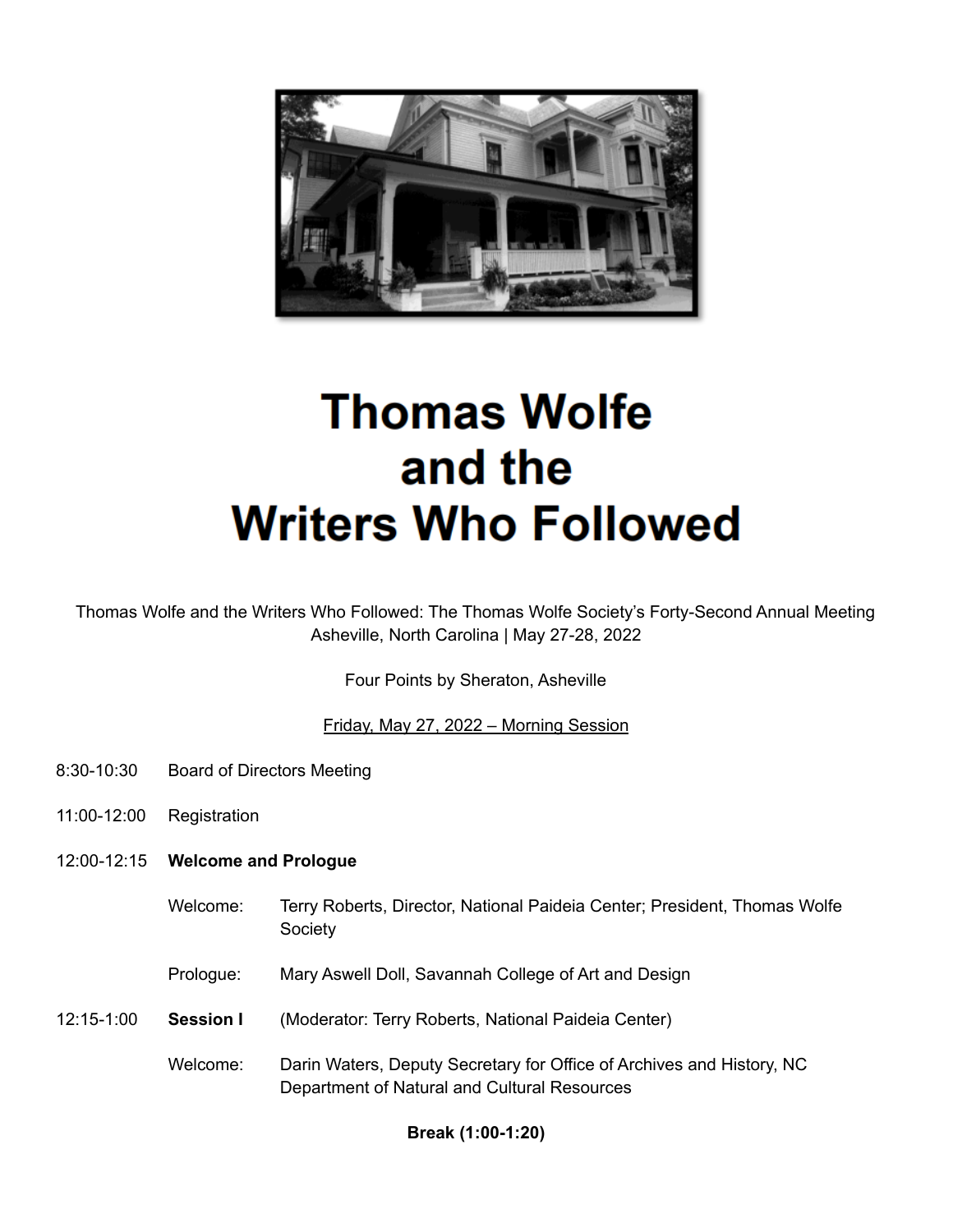## Friday, May 27, 2022 – Afternoon/Evening Sessions

1:20-2:20 **Session II** (Moderator: Ruth Moose, Pittsboro, NC)

"Wolfe from the Pulpit" Deacon Herbert Gimbel, Archdiocese of Newark, NJ

"From Commas to Cosmos: The Pervading Influence of Thomas Wolfe on Cormac McCarthy" Joshua Cody, UNC Charlotte, Charlotte, NC

"Fathers, Sons, Artistic Failures and Triumphs in Wolfe's *Look Homeward, Angel* and Phillip Lewis's *The Barrowfields*" George Hovis, State University of New York Oneonta

2:20-2:40 Recognition of Charter Members Presenter: Ray Walker, Decatur, GA

## **Break (2:40 – 3:00)**

3:00–3:45 **Session III** (Moderator: Bill Turner, Arlington, VA)

"Willie Morris: A Mississippi Wolfean" Ed Yoder, Chapel Hill, NC

"Telling It All: Thomas Wolfe and James Jones" Sue Fields Ross, Swansboro, NC

3:45–4:00 Distinguished Service Awards Amélie Moisy, Paris, France Arnold Wengrow, Asheville, NC Presenter: J. Todd Bailey, Burnsville, NC

## **Break (4:00 – 4:15)**

4:15–5:00 Aldo P. Magi Remembered

Deborah Borland, Canton, OH David Strange, Bloomington, IN Joanne Mauldin, Weaverville, NC J. Todd Bailey, Burnsville, NC

#### **Dinner on Your Own**

7:30 "Becoming the Man…the Author: The Undergraduate Years of Thomas Wolfe" Fred W. Kiger, Chapel Hill, NC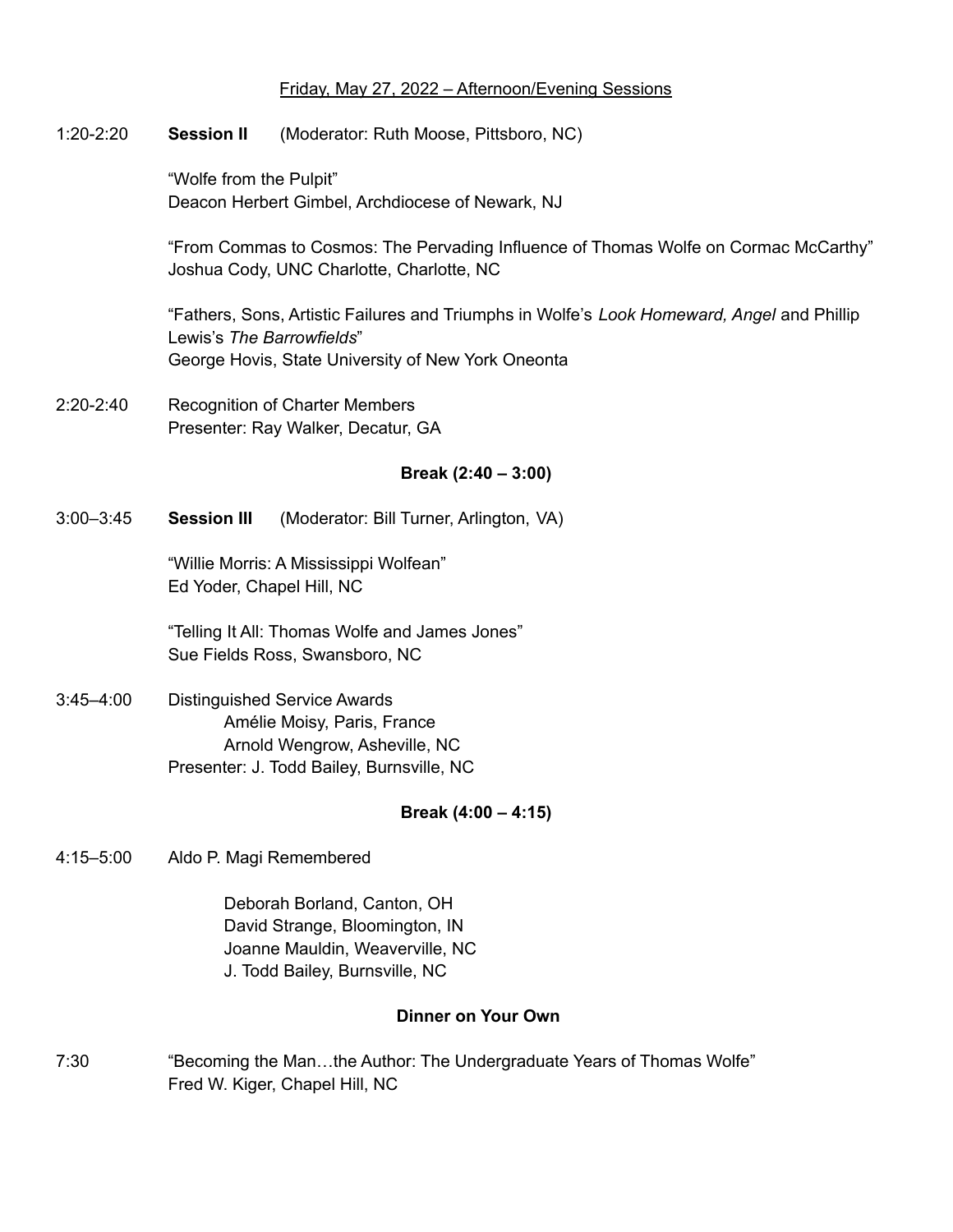## Saturday, May 28, 2022 – Morning Session

| $8:00 - 9:00$ | Breakfast on the porch of the Old Kentucky Home                                                                                  |                                          |
|---------------|----------------------------------------------------------------------------------------------------------------------------------|------------------------------------------|
| $9:00 - 9:45$ | <b>Session IV</b>                                                                                                                | (Moderator: Margie Kashdin, Brevard, NC) |
|               | "Angels and Goddesses: Messages from the Bijou and Beyond"<br>Dana Reaume, Fort Benning, GA                                      |                                          |
|               | "The Skin Artist: Shades of Thomas Wolfe in the New South"<br>Paula Gallant Eckard, University of North Carolina at Charlotte    |                                          |
| $9:45-10:00$  | Citation of Merit<br>Janice McCullagh, Boulder, CO<br>Joanne Mauldin, Weaverville, NC<br>Presenter: Terry Roberts, Asheville, NC |                                          |
| 10:00-10:30   | <b>Business Meeting</b><br><b>President Terry Roberts presiding</b>                                                              |                                          |
|               |                                                                                                                                  | Break (10:30-10:45)                      |
| 10:45-11:30   | <b>Session V</b>                                                                                                                 | (Moderator: Wayne Caldwell, Candler, NC) |
|               | "How Much Beauty and Genius, Herman Hesse Encounters Thomas Wolfe"<br>Steven B. Rogers, Washington, DC                           |                                          |

"Painting America: The Related Obsessions of Thomas Wolfe and Edward Hopper" Joseph Bentz, Azusa Pacific University

11:45-12:00 Final Words: Terry Roberts, President Epilogue: Jan Hensley, Greensboro, NC

## **Lunch on Your Own**

# Saturday, May 28, 2022 – Afternoon Session

- 2:00-3:30 "Literary Tour of Asheville by Trolley" Meet in hotel lobby Group A
- 3:30-5:00 "Literary Tour of Asheville by Trolley" Meet in hotel lobby Group B